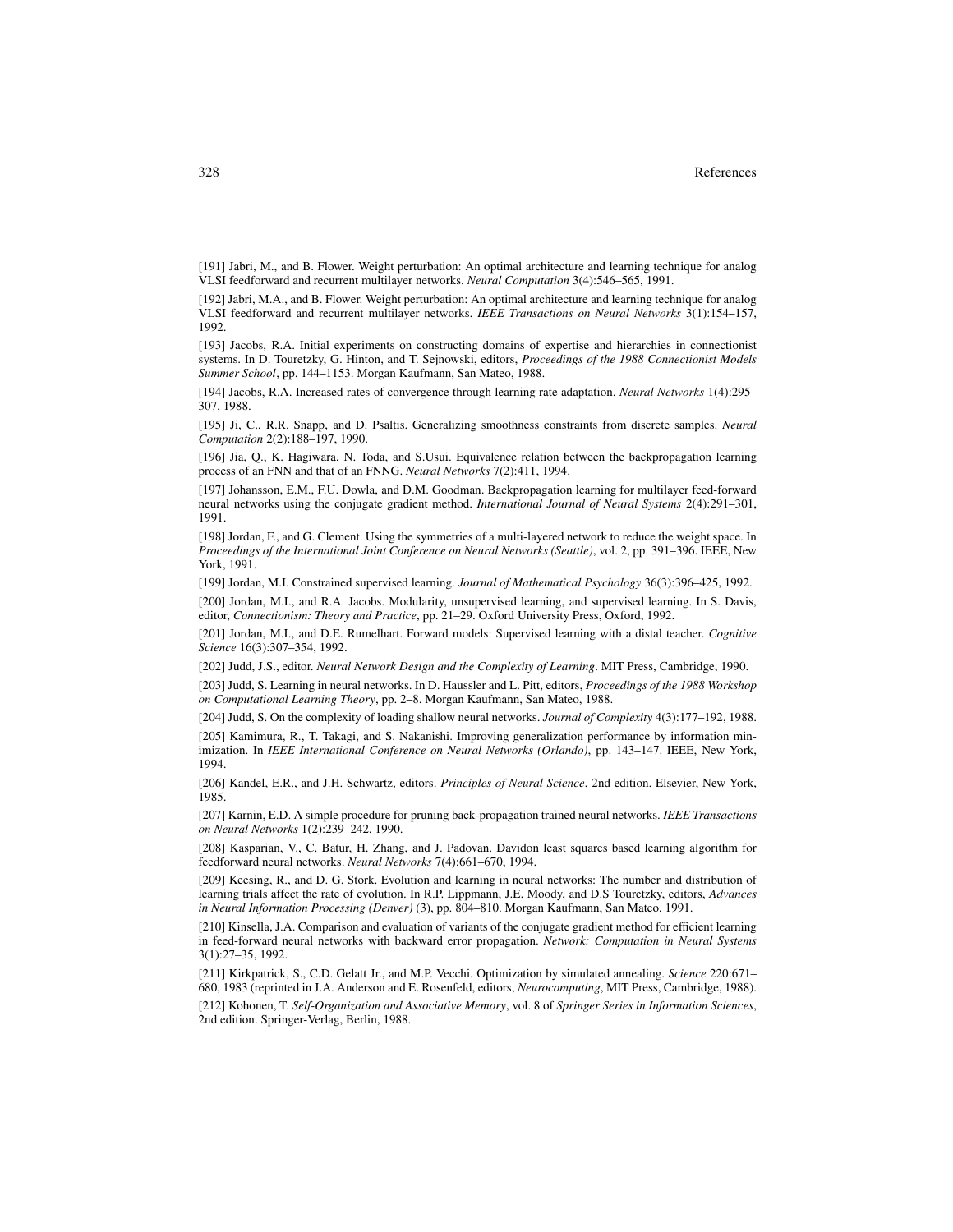[213] Koiran, P., and E.D. Sontag. Neural networks with quadratic VC dimension. In D.S. Touretsky, M.C. Mozer, and M.E. Hasselmo, editors, *Advances in Neural Information Processing Systems* (8), pp. 197–203. MIT Press, Cambridge, 1996.

[214] Koistinen, P., and L. Holmström. Kernel regression and backpropagation training with noise. In *Proceedings of the International Joint Conference on Neural Networks (Singapore)*, pp. 367–372. IEEE, New York, 1991.

[215] Koistinen, P., and L. Holmström. Kernel regression and backpropagation training with noise. In J.E. Moody, S.J. Hanson, and R.P. Lippmann, editors, *Advances in Neural Information Processing Systems* (4), pp. 1035–1039. Morgan Kaufmann, San Mateo, 1992.

[216] Kolen, J.F., and J.B. Pollack. Backpropagation is sensitive to initial conditions. *Complex Systems* 4(3):269– 280, 1990.

[217] Kolen, J.F., and J.B. Pollack. Back propagation is sensitive to initial conditions. In *Advances in Neural Information Processing Systems* (3), pp. 860–867. Morgan Kaufmann, San Mateo, 1991.

[218] Kollias, S., and D. Anastassiou. An adaptive least squares algorithm for the efficient training of multilayered networks. *IEEE Transactions on Circuits and Systems* 36:1092–1101, 1989.

[219] Kolmogorov, A.N. On the representation of continuous functions of several variables by superpositions of continuous functions of one variable and addition. *Doklady Akademii Nauk SSSR* 114(5):953–956, 1957 (in Russian).

[220] Kolmogorov, A.N. On the representation of continuous functions of several variables by superpositions of continuous functions of one variable and addition. *American Mathematical Society Translations* 28:55–59, 1963.

[221] Koza, J. *Genetic Programming*. MIT Press, Cambridge, 1992.

[222] Koza, J.R. A genetic approach to the truck backer upper problem and the inter-twined spiral problem. In *Proceedings of the International Joint Conference on Neural Networks (Baltimore)*, vol. 4, pp. 310–318. IEEE, New York, 1992.

[223] Koza, J.R., and M.A. Keane. Cart centering and broom balancing by genetically breeding populations of control strategy programs. In *Proceedings of the International Joint Conference on Neural Networks (San Diego)*, vol. 1, p. 198. IEEE, New York, 1990.

[224] Koza, J.R., and J.P. Rice. Genetic generation of both the weights and architecture for a neural network. In *Proceedings of the International Joint Conference on Neural Networks (Seattle)*, vol. 2, p. 397. IEEE, New York, 1991.

[225] Kramer, A.H., and A. Sangiovanni-Vincentelli. Efficient parallel learning algorithms for neural networks. In *Advances in Neural Information Processing Systems* (1), pp. 40–48. Morgan Kaufmann, San Mateo, 1989.

[226] Kreinovich, V.Y. Arbitrary nonlinearity is sufficient to represent all functions by neural networks: A theorem. *Neural Networks* 4(3):381–383, 1991.

[227] Krogh, A., and J.A. Hertz. A simple weight decay can improve generalization. In J.E. Moody, S.J. Hanson, and R.P. Lippmann, editors, *Advances in Neural Information Processing Systems* (4), pp. 950–957. Morgan Kaufmann, San Mateo, 1992.

[228] Kruschke, J.K. Creating local and distributed bottlenecks in hidden layers of back-propagation networks. In D. Touretzky, G. Hinton, and T. Sejnowski, editors, *Proceedings of the 1988 Connectionist Models Summer School*, pp. 120–126, Morgan Kaufmann, San Mateo, 1989.

[229] Kruschke, J.K. Improving generalization in back-propagation networks with distributed bottlenecks. In *Proceedings of the International Joint Conference on Neural Networks (Washington, D.C.)*, vol. 1, pp. 443–447. IEEE, New York, 1989.

[230] Kruschke, J.K., and J.R. Movellan. Benefits of the gain: Speeded learning and minimal hidden layers in back-propagation networks. *IEEE Transactions on Systems, Man, and Cybernetics* 21(1):273–280, 1991.

[231] Kurkova, V. Kolmogorov's theorem and multilayer neural networks. *Neural Networks* 5(3):501–506, 1992.

[232] Kurkova, V., and P.C. Kainen. Functionally equivalent feedforward neural networks. *Neural Computation* 6(3):544–558, 1994.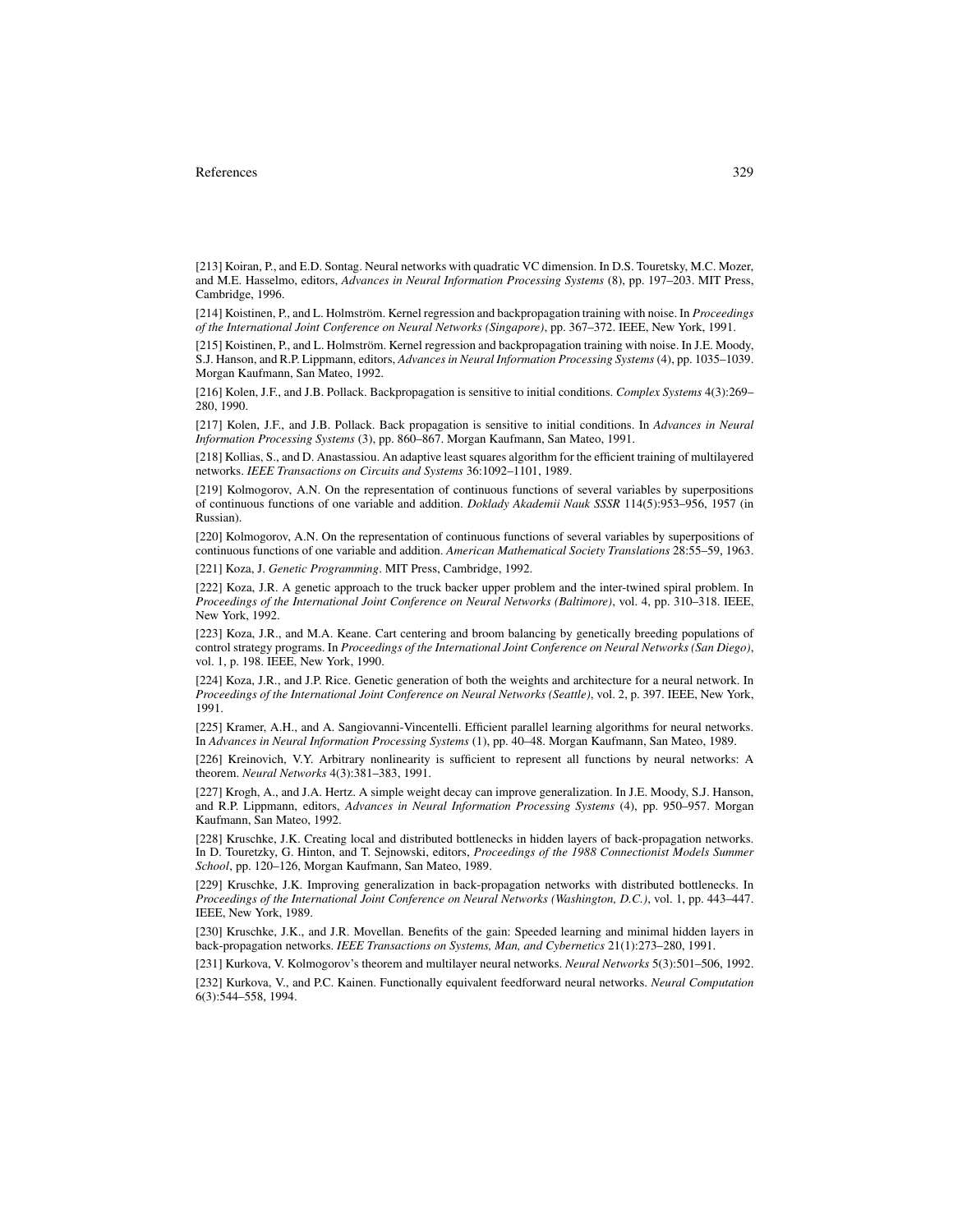[233] Lang, K.J., and M.J. Witbrock. Learning to tell two spirals apart. In D. Touretzky, G. Hinton, and T. Sejnowski, editors, *Proceedings of the 1988 Connectionist Models Summer School*, pp. 52–59. Morgan Kaufmann, San Mateo, 1989.

[234] Lapedes, A., and R. Farber. How neural nets work. In D. Anderson, editor, *Neural Information Processing Systems (Denver 1987)*, pp. 442–456. American Institute of Physics, New York, 1988.

[235] Lari-Najafi, H., M. Nasiruddin, and T. Samad. Effect of initial weights on back-propagation and its variations. In *IEEE International Conference on Systems, Man, and Cybernetics*, vol. 1, pp. 218–219. IEEE, New York, 1989.

[236] Le Cun, Y. Generalization and network design strategies. Technical Report CRG-TR-89-4, University of Toronto, Department of Computer Science, 1989.

[237] Lee, J., and Z. Bien. Improvement of function approximation capability of backpropagation neural networks. In *Proceedings of the International Joint Conference on Neural Networks (Singapore)*, vol. 2, pp. 1367– 1372. IEEE, New York, 1991.

[238] Lee, J.S.-J., J.-N. Hwang, D.T. Davis, and A.C. Nelson. Integration of neural networks and decision tree classifiers for automated cytology screening. In *Proceedings of the International Joint Conference on Neural Networks (Seattle)*, vol. 1, pp. 257–262. IEEE, New York, 1991.

[239] Lee, Y., and R.P. Lippmann. Practical characteristics of neural network and conventional pattern classifiers on artificial and speech problems. In *Advances in Neural Information Processing Systems* (2), pp. 168–177. Morgan Kaufmann, San Mateo, 1990.

[240] Lee, Y., S.-H. Oh, and M.W. Kim. The effect of initial weights on premature saturation in back-propagation learning. In *Proceedings of the International Joint Conference on Neural Networks (Seattle)*, vol. 1, pp. 765–770. IEEE, New York, 1991.

[241] Lee, Y., S.-H. Oh, and M.W. Kim. An analysis of premature saturation in back propagation learning. *Neural Networks* 6(5):719–728, 1993.

[242] Levin, A.U., T.K. Leen, and J.E. Moody. Fast pruning using principal components. In J.D. Cowan, G. Tesauro, and J. Alspector, editors, *Advances in Neural Information Processing Systems* (6), pp. 35–42. Morgan Kaufmann, San Mateo, 1994.

[243] Levin, E., N. Tishby, and S.A. Solla. A statistical approach to learning and generalization in layered neural networks. *Proceedings of the IEEE* 78(10):1568–1574, Oct. 1990.

[244] Lin, J.-N., and R. Unbehauen. On the realization of a Kolmogorov network. *Neural Computation* 5(1):18– 20, 1993.

[245] Lincoln, W.P., and J. Skrzypek. Synergy of clustering multiple backpropagation networks. In D.S. Touretzky, editor, *Advances in Neural Information Processing Systems (Denver, 1989)* (2), pp. 650–657. Morgan Kaufmann, San Mateo, 1990.

[246] Linden, A., and J. Kindermann. Inversion of multilayer nets. In *Proceedings of the International Joint Conference on Neural Networks (Washington D.C.)*, vol. 2, pp. 425–430. IEEE, New York, 1989.

[247] Lippmann, R.P. An introduction to computing with neural nets. *ASSP Magazine*, pp. 4–22. April 1987.

[248] Littmann, E., and H. Ritter. Cascade network architectures. In *Proceedings of the International Joint Conference on Neural Networks (Baltimore)*, pp. 398–404. IEEE, New York, 1992.

[249] Lui, H.C. Analysis of decision contour of neural network with sigmoidal nonlinearity. In *Proceedings of the International Joint Conference on Neural Networks (Washington, D.C.)*, pp. 655–658. IEEE, New York, 1990.

[250] Maass, W., G. Schnitger, and E.D. Sontag. On the computational power of sigmoid versus boolean threshold circuits. In *Proceedings of the 32nd Annual Symp. on Foundations of Computer Science*, pp. 767–776. IEEE Computer Society Press, Los Alamitos, CA, 1991.

[251] MacKay, D.J.C. Bayesian interpolation. *Neural Computation* 4(3):415–447, 1992.

[252] MacKay, D.J.C. The evidence framework applied to classification networks. *Neural Computation* 4(5):720– 736, 1992.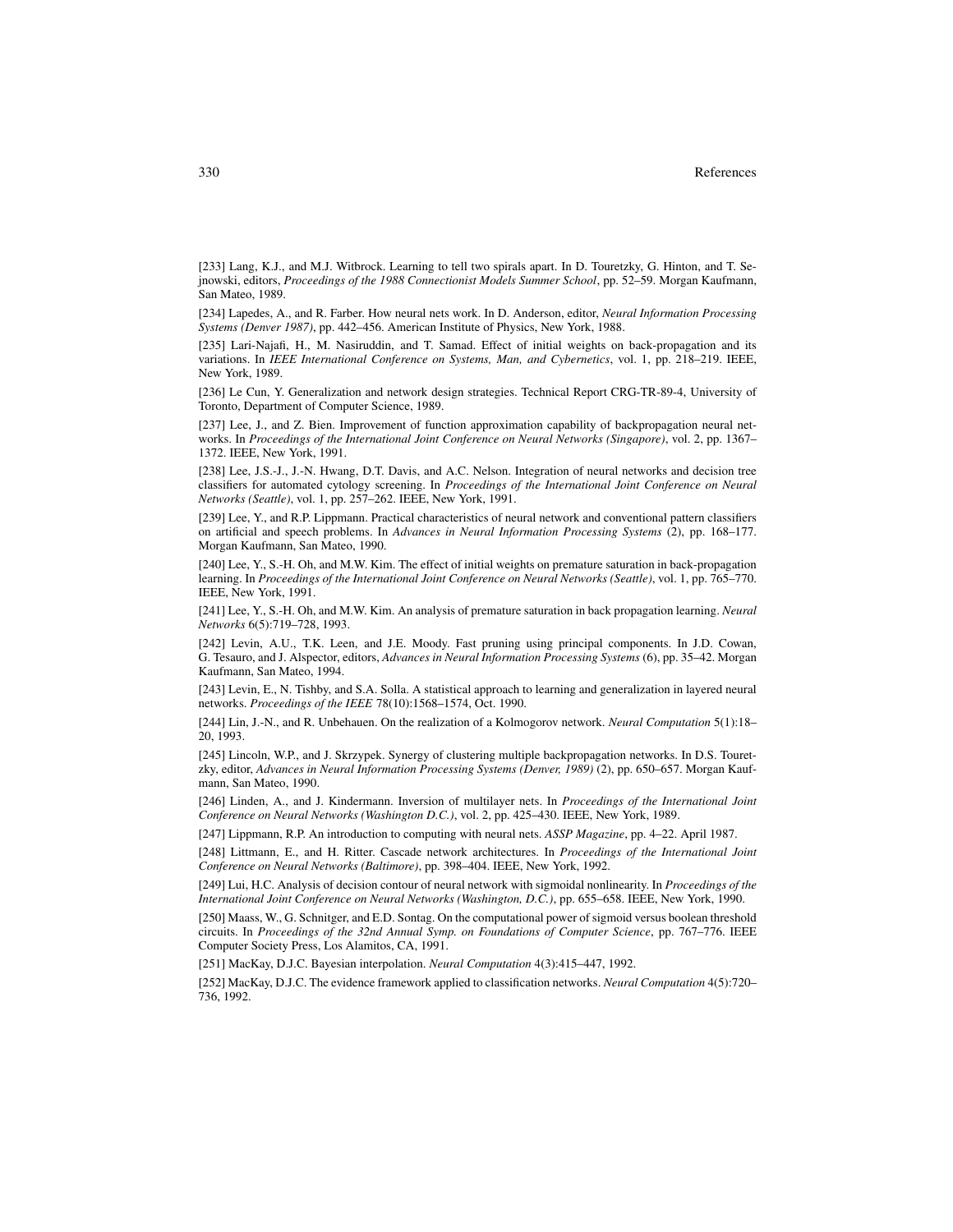[253] MacKay, D.J.C. A practical Bayesian framework for backpropagation networks. *Neural Computation* 4(3):448–472, 1992.

[254] Makhoul, J. Pattern recognition properties of neural networks. In B.H. Juang, S.Y. Kung, and C.A. Kamm, editors, *Neural Networks for Signal Processing: Proceedings of the 1991 IEEE Workshop*, pp. 173–187. IEEE Press, New York, 1991.

[255] Makhoul, J., A. El-Jaroudi, and R. Schwartz. Formation of disconnected decision regions with a single hidden layer. In *Proceedings of the International Joint Conference on Neural Networks (Washington D.C.)*, vol. 1, pp. 455–460. IEEE, New York, 1989.

[256] Marchand, M., M. Golea, and P. Ruján. A convergence theorem for sequential learning in two-layer perceptrons. *Europhysics Letters* 11(6):487–492, 1990.

[257] Marks, R.J., II. *Introduction to Shannon Sampling and Interpolation Theory*. Springer-Verlag, New York, 1991.

[258] Masters, T., editor. *Advanced Algorithms for Neural Networks, A C++ Sourcebook*. Wiley, New York, 1995. [259] Matsuoka, K. An approach to generalization problem in back-propagation learning. In *International Neural Network Conference (Paris)*, 2:765–768, 1990.

[260] Matsuoka, K. Noise injection into inputs in back-propagation learning. *IEEE Transactions on Systems, Man, and Cybernetics* 22(3):436–440, 1992.

[261] McClelland, J.L., and D.E. Rumelhart. Training hidden units: The generalized delta rule. In *Explorations in Parallel Distributed Processing: A Handbook of Models, Programs, and Exercises*, pp. 121–160. MIT Press, Cambridge, 1988.

[262] McInerney, J.M., K.G. Haines, S. Biafore, and R. Hecht-Nielsen. Can back propagation error surfaces have non-global minima? Technical report, Department of Electrical and Computer Engineering, University of California at San Diego, August 1988.

[263] McInerney, J.M., K.G. Haines, S. Biafore, and R. Hecht-Nielsen. kack propagation error surfaces can have local minima. In *Proceedings of the International Joint Conference on Neural Networks (Washington, D.C.)*, vol. 3, pp. 627, 1989 (abstract).

[264] Metropolis, N., A.W. Rosenbluth, M.N. Rosenbluth, A.H. Teller, and E. Teller. Equations of state calculations by fast computing machines. *Journal of Chemistry and Physics* 21:1087–1091, 1953.

[265] Mézard, M., and J.-P. Nadal. Learning in feedforward layered networks: The tiling algorithm. *Journal of Physics A* 22:2191–2203, 1989.

[266] Minai, A.A., and R.D. Williams. Acceleration of back-propagation through learning rate and momentum adaptation. In *Proceedings of the International Joint Conference on Neural Networks (Washington, D.C.)*, vol. 1, pp. 676–679. IEEE, New York, 1990.

[267] Minnix, J.I. Fault tolerance of the backpropagation neural network trained on noisy inputs. In *Proceedings of the International Joint Conference on Neural Networks (Baltimore)*, vol. 1, pp. 847–852. IEEE, New York, 1992.

[268] Minsky, M., and S. Papert. *Perceptrons, Expanded Edition*. MIT Press, Cambridge, 1988.

[269] Mitchison, G.J., and R.M. Durbin. Bounds on the learning capacity of some multi-layer networks. *Biological Cybernetics* 60:345–356, 1989.

[270] Moller, M.F. A scaled conjugate gradient algorithm for fast supervised learning. *Neural Networks* 6(4):525– 533, 1993.

[271] Moody, J., and C. Darken. Learning with localized receptive fields. In *Proceedings of the 1988 Connectionist Models Summer School*, pp. 133–143. Morgan Kaufmann, San Mateo, 1988.

[272] Moody, J., and C. Darken. Fast learning in networks of locally-tuned processing units. *Neural Computation* 1:281–294, 1989.

[273] Moody, J.E. The effective number of parameters: An analysis of generalization and regularization in nonlinear learning systems. In J.E. Moody, S.J. Hanson, and R.P. Lippmann, editors, *Advances in Neural Information Processing Systems* (4), pp. 847–854. Morgan Kaufmann, San Mateo, 1992.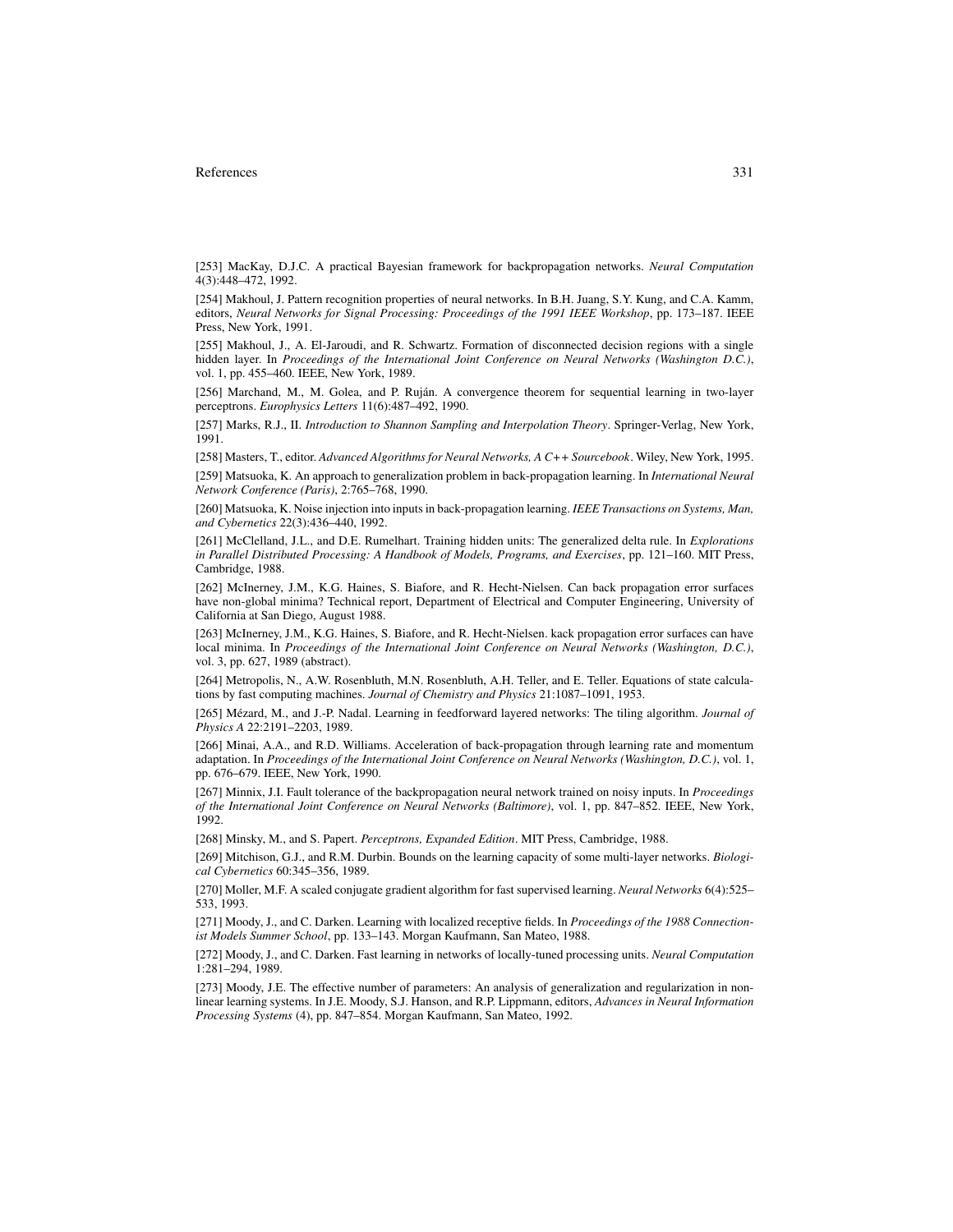[274] Moore, B. Theory of networks for learning. In *SPIE* Vol. 1294, *Applications of Artificial Neural Networks*, pp. 22–30. Society of Photo-Optical Instrumentation Engineers, Bellingham, WA, 1990.

[275] Mozer, M.C., and P. Smolensky. Skeletonization: A technique for trimming the fat from a network via relevance assessment. In D.S. Touretzky, editor, *Advances in Neural Information Processing Systems (Denver, 1988)* (1), pp. 107–115. Morgan Kaufmann, San Mateo, 1989.

[276] Mukhopadhyay, S., A. Roy, L.S. Kim, and S. Govil. A polynomial time algorithm for generating neural networks for pattern classification: Its stability properties and some test results. *Neural Computation* 5(2):317– 330, 1993.

[277] Müller, B., and J. Reinhardt. *Neural Networks, An Introduction*. Springer-Verlag, Berlin, 1990.

[278] Muroga, S. *Threshold logic and its Applications*. Wiley, New York, 1971.

[279] Murphy, O.J. Nearest neighbor pattern classification perceptrons. *Proceedings of the IEEE* 78(10):1595– 1598, 1990.

[280] Murphy, O.J. An information theoretic design and training algorithm for neural networks. *IEEE Transaction on Circuits and Systems* 38(12):1542–1547, 1991.

[281] Musavi, M.T., K.H. Chan, D.M. Hummels, and K. Kalantri. On the generalization ability of neural network classifiers. *IEEE Transactions on Pattern Analysis and Machine Intelligence* 16(6):659–663, 1994.

[282] Natarajan, B.K. *Machine Learning, A Theoretical Approach*. Morgan Kaufmann, San Mateo, 1991.

[283] Nguyen, D.H., and B. Widrow. Improving the learning speed of 2-layer neural networks by choosing initial values of the adaptive weights. In *Proceedings of the International Joint Conference on Neural Networks (San Diego)*, vol. 3, pp. 211–226. IEEE, New York, 1990.

[284] Nilsson, N.J. *The Mathematical Foundations of Learning Machines*. Morgan-Kaufmann, San Mateo, 1990 (reprint).

[285] Nowlan, S.J., and G.E. Hinton. Adaptive soft weight tying using Gaussian mixtures. In J.E. Moody, S.J. Hanson, and R.P. Lippmann, editors, *Advances in Neural Information Processing Systems* (4), pp. 993–1000. Morgan Kaufmann, San Mateo, 1992.

[286] Nowlan, S.J., and G.E. Hinton. Simplifying neural networks by soft weight-sharing. *Neural Computation* 4(4):473–493, 1992.

[287] Oh, S., R.J. Marks, II, and M.A. El-Sharkawi. Query based learning in a multilayered perceptron in the presence of data jitter. In M.A. El-Sharkawi and R.J. Marks, II, editors, *Applications of Neural Networks to Power Systems (Seattle)* pp. 72–75. IEEE Press, New York, 1991.

[288] Oja, E. Neural networks, principal components, and subspaces. *International Journal of Neural Systems* 1(1):61–68, 1089.

[289] Oja, E. A simplified neuron model as a principal component analyzer. *Journal of Mathematical Biology* 15:267–273, 1982.

[290] Oja, E., and J. Karhunen. On stochastic approximation of the eigenvectors and eigenvalues of the expectation of a random matrix. *Journal of Mathematical Analysis and Applications* 106:69–84, 1985.

[291] Okada, H., et al. Initializing multilayer neural networks with fuzzy logic. In *Proceedings of the International Joint Conference on Neural Networks (Baltimore)*, vol. 1, pp. 239–244. IEEE, New York, 1992.

[292] Oppenheim, A.V., A.S. Willsky, and I.T. Young. *Signals and Systems*. Prentice-Hall, Englewood Cliffs, NJ, 1983.

[293] Pados, D.A., and P. Papantoni-Kazakos. A note on the estimation of the generalization error and the prevention of overfitting. In *IEEE International Conference on Neural Networks (Orlando)*, vol. 1, pp. 321–325. IEEE, New York, 1994.

[294] Palubinskas, G. Data-driven weight initialization of back-propagation for pattern recognition. In *Proceedings of the International Conferance on Artificial Neural Networks (ICANN'94)*, pp. 851–854. Springer-Verlag, London, 1994.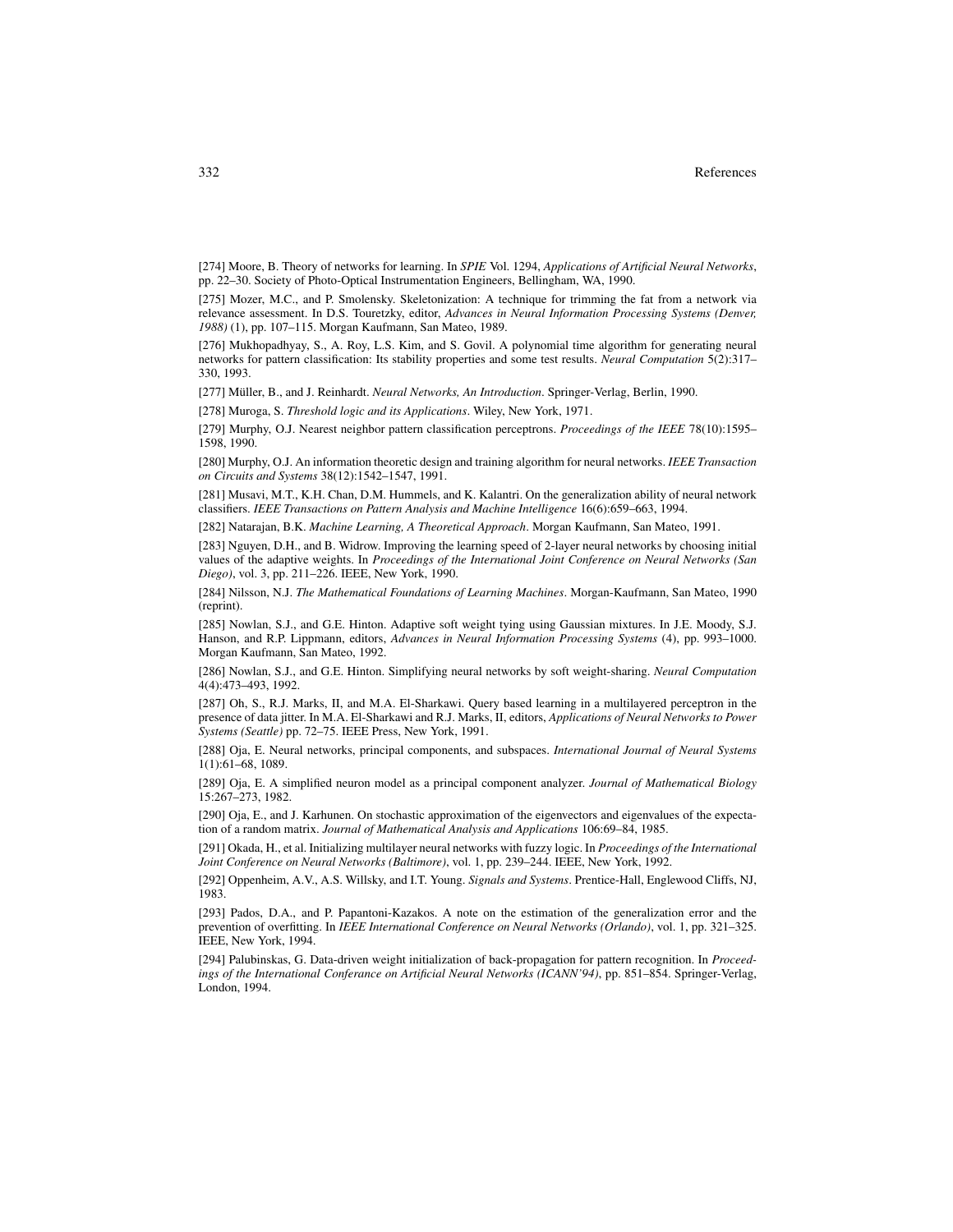[295] Parker, D.B. Learning logic. *Technical Report* TR-47. Center for Computational Research in Economics and Management Science, Massachusetts Institute of Technology, Cambridge, 1985.

[296] Parker, D.B. Optimal algorithms for adaptive networks: Second-order back propagation, second-order direct propagation, and second-order Hebbian learning. In *Proceedings of the IEEE First International Conference on Neural Networks (San Diego)*, vol. 2, pp. 593–600. IEEE, New York, 1987.

[297] Pearlmutter, B.A. Fast exact multiplication by the Hessian. *Neural Computation* 6(1):147–160, 1994.

[298] Pearlmutter, B.A., and R. Rosenfeld. Chaitin-Kolmogorov complexity and generalization in neural networks. In R. Lippmann, J. Moody, and D. Touretzky, editors, *Advances in Neural Information Processing Systems* (3), pp. 925–931. Morgan Kaufmann, San Mateo, 1991.

[299] Plaut, D.C., S.J. Nowlan, and G.E. Hinton. Experiments on learning by back propagation. *Technical Report* CMU-CS-86-126, Carnegie-Mellon University, Pittsburgh, 1986.

[300] Poggio, T., and F. Girosi. Networks for approximation and learning. *Proceedings of the IEEE* 78(9):1481– 1497, Sept. 1990.

[301] Poston, T., C.-N. Lee, Y. Choie, and Y. Kwon. Local minima and back propagtion. In *Proceedings of the International Joint Conference on Neural Networks (Seattle)*, vol. 2, pp. 173–176. IEEE, New York, 1991.

[302] Press, W.H., B.P. Flannery, S.A. Teukolsky, and W.T. Vetterling. *Numerical Recipes in C*. Cambridge University Press, Cambridge, 1988.

[303] Raudys, S., and M. Skurikhina. The role of the number of training samples on weight initialization of artificial neural net classifier. In *RNNS/IEEE Symposium on Neuroinformatics and Neurocomputing (Rostov-on-Don, Russia)*, pp. 343–353. IEEE Press, New York, 1992.

[304] Rechenberg, I. Artificial evolution and artificial intelligence. In R. Forsyth, editor, *Machine Learning, Principles and Techniques*, pp. 83–103. Chapman and Hall Computing, New York, 1989.

[305] Reed, R., R.J. Marks, II, and S. Oh. An equivalence between sigmoidal gain scaling and training with noisy (jittered) input data. In *RNNS/IEEE Symposium on Neuroinformatics and Neurocomputing (Rostov-on-Don, Russia)*, pp. 120–127. IEEE Press, New York, 1992.

[306] Reed, R., R.J. Marks, II, and S. Oh. Similarities of error regularization, sigmoid gain scaling, target smoothing, and training with jitter. *IEEE Transactions on Neural Networks* 6(3):529–538, May 1995.

[307] Reed, R., S. Oh, and R.J. Marks, II. Regularization using jittered training data. In *Proceedings of the International Joint Conference on Neural Networks (Baltimore)*, vol. 3, pp. 147–152. IEEE, New York, 1992.

[308] Reed, R.D. Pruning algorithms—a survey. *IEEE Transactions on Neural Networks*, 4(5):740–744, 1993.

[309] Reed, R.D., J.E. Sanders, and R.J. Marks, II. Neural network aided prosthetic alignment. In *1995 IEEE International Conference on Systems, Man, and Cybernetics, Vancouver, British Columbia, Oct. 1995*, vol. 1, pp. 505–508, IEEE, New York, 1995.

[310] Refregier, Ph. and J.-M. Vignolle. An improved version of the pseudo-inverse solution for classification and neural networks. *Europhysics Letters* 10(4):387–392, 1989.

[311] Reklaitis, G.V., A. Ravindran, and K.M. Ragsdell. *Engineering Optimization, Methods and Applications*. Wiley, 1983.

[312] Rezgui, A., and Nazif Tepedelenlioglu. The effect of the slope of the activation function on the back propagation algorithm. In *Proceedings of the International Joint Conference on Neural Networks (Washington D.C.)*, vol. 1, pp. 707–710. IEEE, New York, 1990.

[313] Ricotti, L.P., S. Ragazzini, and G. Martinelli. Learning of word stress in a sub-optimal second order backpropagation neural network. In *Proceedings of the IEEE International Conference on Neural Networks (San Diego)*, vol. 1, pp. 355–361. IEEE, New York, 1988.

[314] Riedmiller, M. Advanced supervised learning in multi-layer perceptrons—from backpropagation to adaptive learning algorithms. *Computer Standards & Interfaces* 16, 1994.

[315] Riedmiller, M., and H. Braun. A direct adaptive method for faster backpropagation learning: The RPROP algorithm. In *IEEE International Conference on Neural Networks (San Francisco)*, vol. 1, pp. 586–591. IEEE, New York, 1993.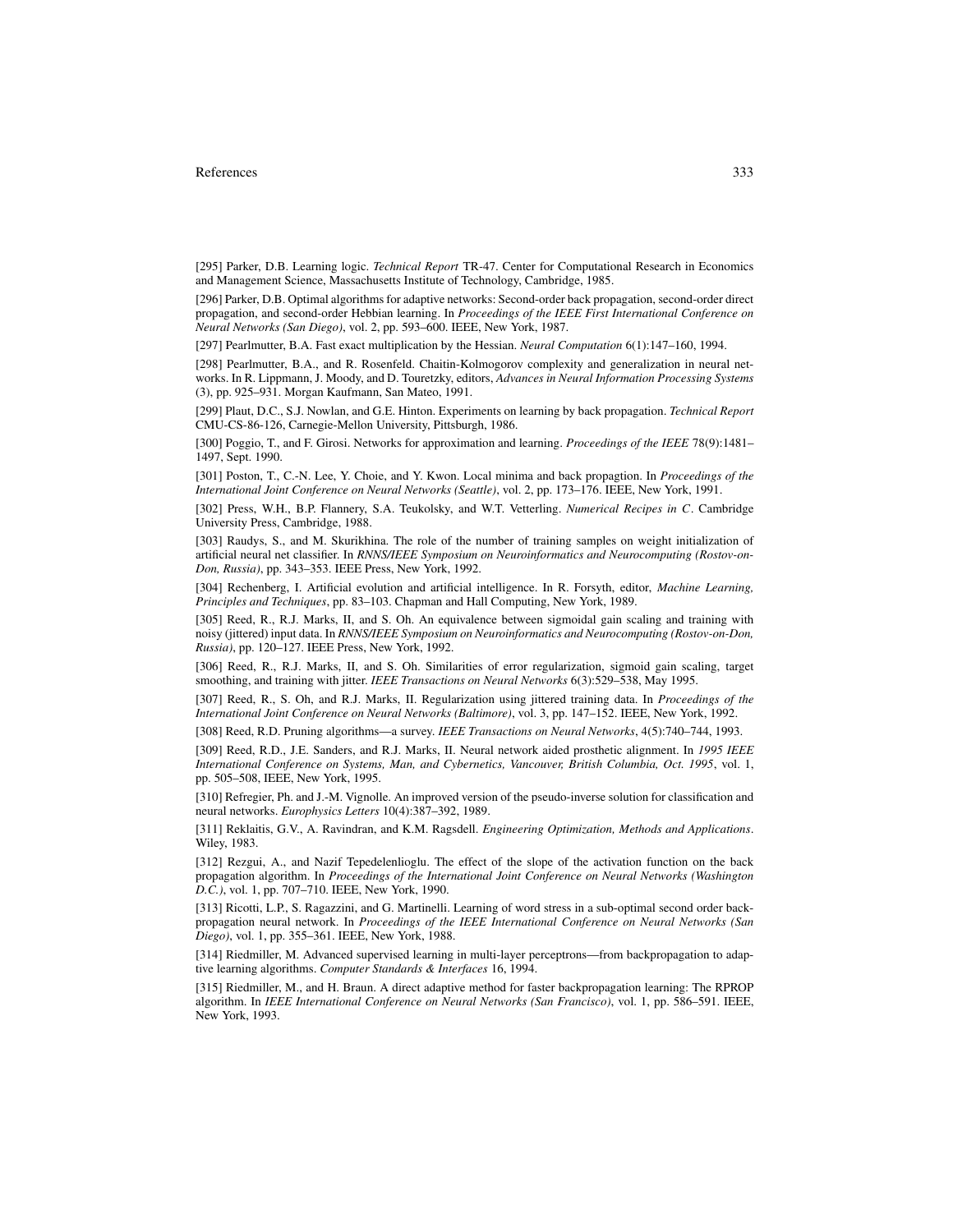[316] Rigler, A.K., J.M. Irvine, and T.P. Vogl. Rescaling of variables in back propagation learning. *Neural Networks* 4(2):225–229, 1991.

[317] Ripley, B.D. *Pattern Recognition and Neural Networks*. Cambridge University Press, Cambridge, 1996.

[318] Robbins, H., and S. Monro. A stochastic optimization method. *Annals of Mathematical Statistics*, 22:400– 407, 1951.

[319] Rogers, D. Predicting weather using a genetic memory: a combination of Kanerva's sparse distributed memory with Holland's genetic algorithms. In D.S. Touretzky, editor, *Advances in Neural Information Processing Systems* (2), pp. 455–464. Morgan Kaufmann, San Mateo, 1989.

[320] Rohwer, R. Time trials on second-order and variable-learning-rate algorithms. In *Advances in Neural Information Processing Systems* (3), pp. 977–983. Morgan Kaufmann, San Mateo, 1991.

[321] Rojas, R. Optimal weight initialization for neural networks. In *Proceedings of the International Conference on Artificial Neural Networks (ICANN'94)*, pp. 577–580. Springer-Verlag, London, 1994.

[322] Romaniuk, S.G., and L.O. Hall. Dynamic neural networks with the use of divide and conquer. In *Proceedings of the International Joint Conference on Neural Networks (Baltimore)*, vol. 1, pp. 658–663. IEEE, New York, 1992.

[323] Röscheisen, M., R. Hofmann, and V. Tresp. Neural control for rolling mills: Incorporating domain theories to overcome data deficiency. In J.E. Moody, S.J. Hanson, and R.P. Lippmann, editors, *Advances in Neural Information Processing Systems* (4), pp. 659–666. Morgan Kaufmann, San Mateo, 1992.

[324] Rosenblatt, F. The perceptron: a probabilistic model for information storage and organization in the brain. *Psychological Review* 65:386–408, 1958 (reprinted in J.A. Anderson and E. Rosenfeld, editors, *Neurocomputing*. MIT Press, Cambridge, 1988).

[325] Rosenblatt, F., editor. *Principles of Neurodynamics*. Spartan Books, Washington, D.C., 1962.

[326] Roy, S., and J.J. Shynk. Analysis of the momentum LMS algorithm. *IEEE Transactions on Acoustics, Speech, and Signal Processsing* 38:2088–2098, 1990.

[327] Ruderman, D.L., and W. Bialek. Seeing beyond the Nyquist limit. *Neural Computation* 4(5):682–690, 1992.

[328] Rumelhart, D.E., R. Durbin, R. Golden, and Y. Chauvin. Backpropagation: The basic theory. In Y. Chauvin and D.E. Rumelhart, editors, *Backpropagation: Theory, Architectures, and Applications*, chapter 1. Erlbaum, Hillsdale, NJ, 1994.

[329] Rumelhart, D.E., G.E. Hinton, and R.J. Williams. Learning internal representations by back-propagating errors. *Nature* 323:533–536, 1986 (reprinted in J.A. Anderson and E. Rosenfeld, editors, *Neurocomputing*. MIT Press, Cambridge, 1988).

[330] Rumelhart, D.E., G.E. Hinton, and R.J. Williams. Learning internal representations by error propagation. In D.E. Rumelhart and J.L. McClelland, editors, *Parallel Distributed Processing*, Vol. I, chapter 8. MIT Press, Cambridge, 1986 (reprinted in J.A. Anderson and E. Rosenfeld, editors, *Neurocomputing*. MIT Press, Cambridge, 1988).

[331] Saarinen, S., R. Bramley, and G. Cybenko. Ill-conditioning in neural network training problems. *SIAM Journal of Scientific Computing* 14(3):693–714, 1993.

[332] Samad, T. Backpropagation improvements based on heuristic arguments. In *Proceedings of the International Joint Conference on Neural Networks (Washington D.C.)*, vol. 1, pp. 565–568. IEEE, New York, 1990.

[333] Sanger, T.D. Optimal unsupervised learning in a single-layer linear feedforward neural network. *Neural Networks* 2(6):459–473, 1989.

[334] Sanger, T.D. An optimality principle for unsupervised learning. In D.S. Touretzky, editor, *Advances in Neural Information Processing Systems* (1), pp. 11–19. Morgan Kaufmann, San Mateo, 1989.

[335] Sankar, A., and R.J. Mammone. Optimal pruning of neural tree networks for improved generalization. In *Proceedings of the International Joint Conference on Neural Networks (Seattle)*, vol. 2, pp. 219–224. IEEE, New York, 1991.